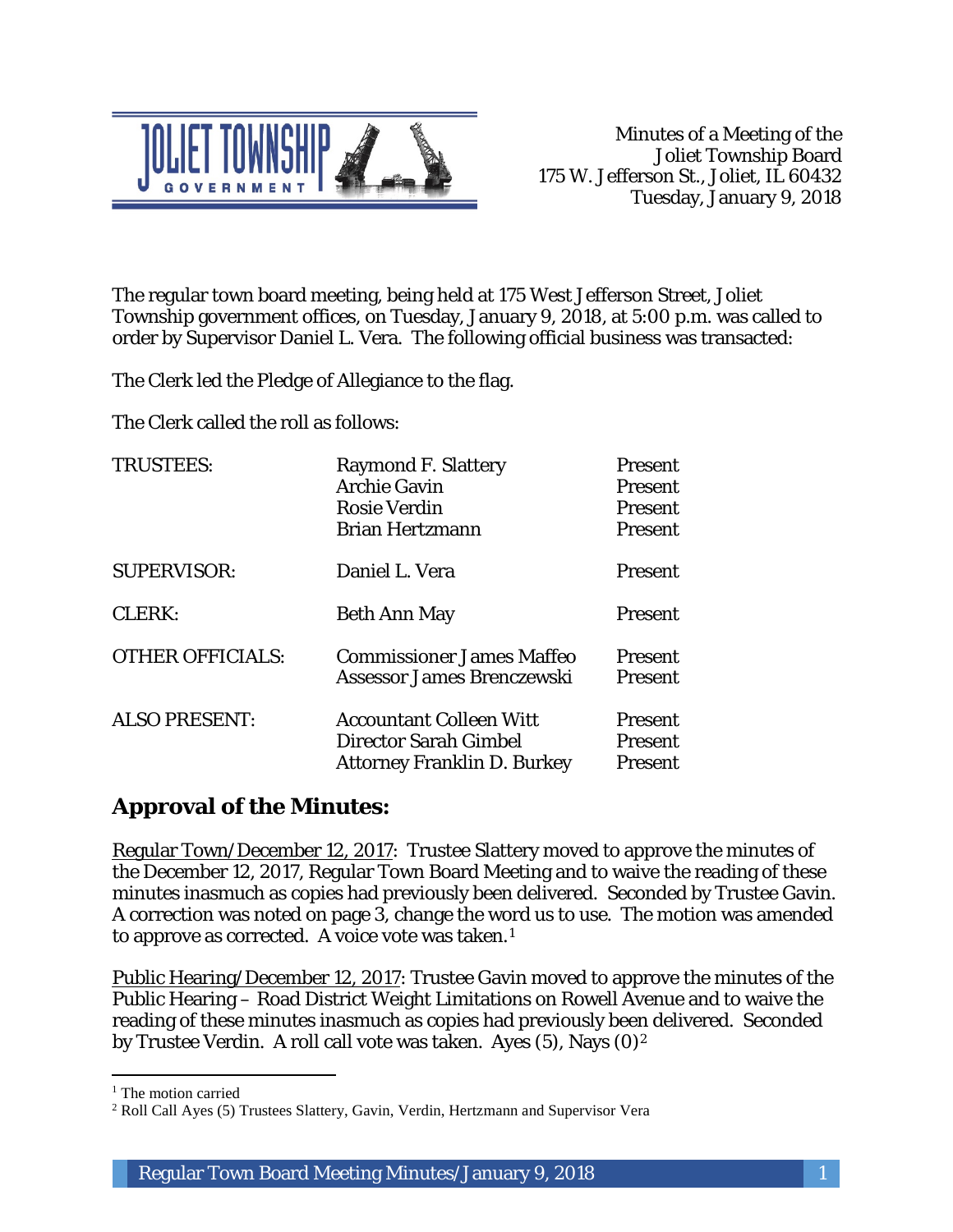#### **Public Comment:**

None

#### **New Business:**

Adopt/Ordinance No. 351-2018, an Ordinance Prohibiting Sexual Harassment Supervisor Vera called on Attorney Burkey to speak on this matter. Attorney Burkey indicated we previously had a policy reflecting the prohibiting of sexual harassment; however, last fall, legislation was passed and this proposed ordinance and policy adequately reflects the necessary changes to meet the current law. Attorney Burkey also indicated TOI provided a draft of both the ordinance and policy and he made certain changes which reflect our local government. Trustees Gavin and Verdin spoke on the policies which their private sector jobs also have in place. Trustee Slattery indicated there is a correction on page 4, item IV,  $C$  – the word "against" needs to be added to the sentence. This was noted.

Trustee Verdin moved to adopt Ordinance No. 351-2018, an Ordinance Prohibiting Sexual Harassment. Seconded by Trustee Slattery. A roll call vote was taken. Ayes  $(5)$ , Nays  $(0)<sup>3</sup>$ 

Trustee Slattery asked if this applies to the Trustees and Attorney Burkey commented that elected officials are not employees of the Township, therefore there is no requirement.

#### **Unfinished Business:**

None

#### **Reports:**

Supervisor: The Supervisor reported, the additional signage "Adoption Center" has been installed at the Animal Control Center. Over the month of December, the deck on the river side of the building was repaired by Will County Siding; the restrooms in the board meeting room had faucets replaced; and the Generac was recertified and serviced. The work on the Mound Cemetery wall won't begin until the end of February or early March and is anticipated to be completed prior to the end of the fiscal year. The fencing being done by Marchio Fence at the rear of the building/ramp area is at the powder coat phase and will be installed soon.

He continues to work on three potential grants: 1) A grant to help fund a case worker at Will County for their Opioid program. Attorney Burkey has the proposal and will review to determine if it falls within the parameters of funds from General Assistance; 2) Morning Star Mission has submitted a request for funds to help support their housing for women and children. Attorney Burkey will also review this to determine if it falls within the parameters of funds from General Assistance; and 3) They are starting a new

 $\overline{a}$ <sup>3</sup> Roll Call Ayes (5) Trustees Slattery, Gavin, Verdin, Hertzmann and Supervisor Vera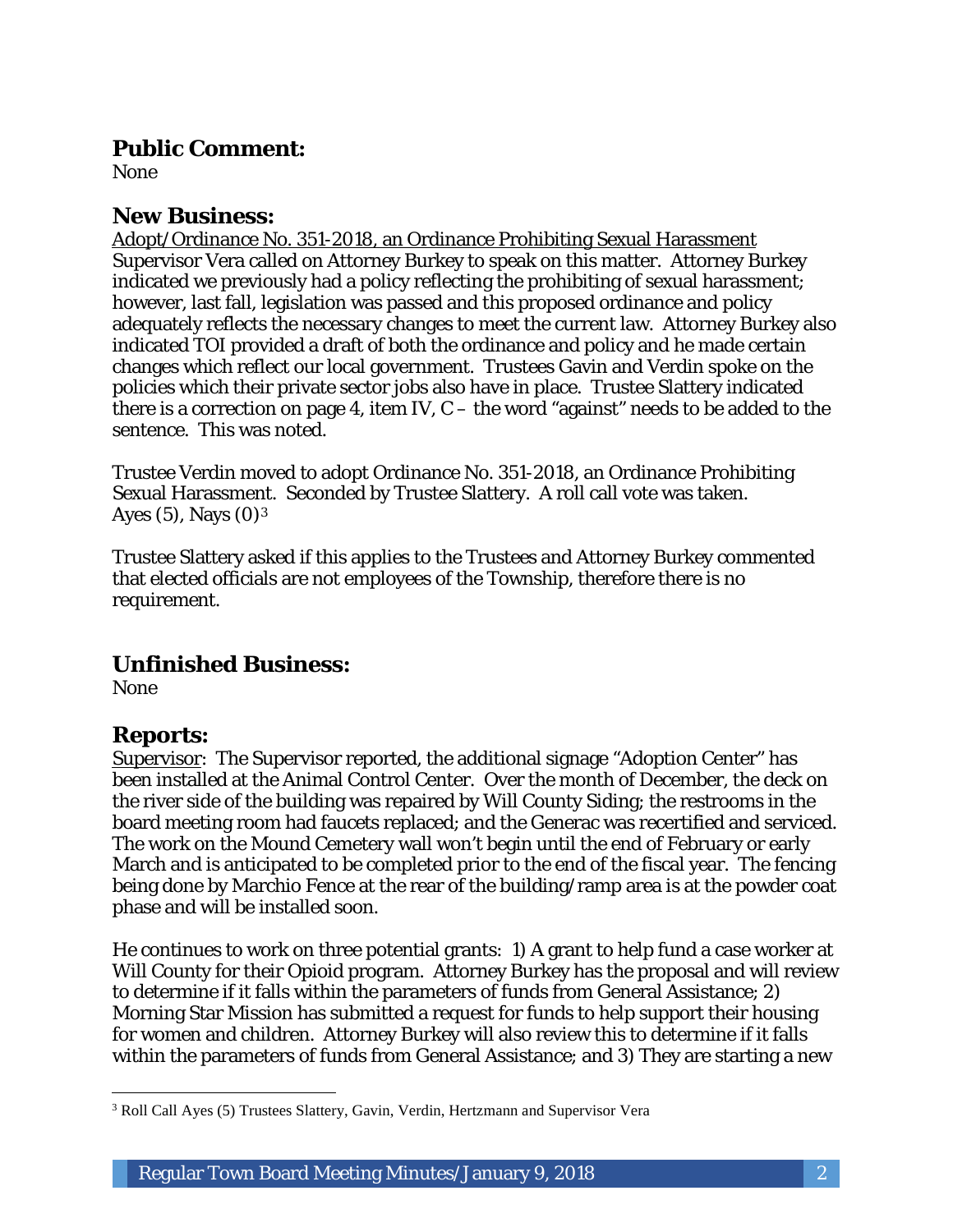program where those individuals receiving services from Hospice and residents of the community may receive grievance counseling for the loss of a pet. They have submitted a request for \$1,000.00 to help fund this program. This would be funded out of General Town. All of these items will be considered at the January 23, 2018 meeting. Mary Sheehan, Executive Director at Hospice also indicated the work is progressing in the Veterans Garden, which was funded by a grant from Joliet Township.

The Supervisor reported that the Senior Liaison, Jeff Wallace would not be here this evening. He added, there was nothing new to report, just the attendance of the various holiday celebrations with the Senior Clubs.

Clerk: Clerk May reported the 2017 Town and Road District levies were filed with the Will County Clerk on Wednesday, December 13, 2017. The amended 2018 meeting schedule has been provided. She worked with Attorney Burkey on the proposed ordinance and policy for consideration this evening. She also apologized because she is not prepared to review the Closed Session retained minutes as indicated on the agenda. Other than that, just the day to day operations of her office.

Highway Commissioner: Commissioner Maffeo reported they have been plowing and salting the roadways. They first went out on December 24 and have been out a total of 7 times since then. He indicated there have been no complaints from the residents. He also clarified that he and his Foreman, Eric Baranak make the decision to call the staff out to plow. He added that sometimes they are contacted by the Sheriff's Office to let them know a call out is needed. Supervisor Vera inquired about the \$14,000 plus bill for a repair on the end loader. The Commissioner replied the tires and wheels had to be replaced, the equipment is a CASE brand and replacement parts must come from them. The Commissioner added, this repair was budgeted for and even though it was costly it saves thousands of dollars by not purchasing a new piece of equipment. He did receive an estimate prior to the repair. He indicated he provided the Clerk with the executed Intergovernmental Agreement for Radios with Will County and the authorization to post weight limitations on Rowell Avenue.

He received a call today from resident Jay Gregory. Mr. Gregory is considering a purchase of property on White Avenue and Route 52, Manhattan Road. Apparently, when the property was recently surveyed, it was discovered that our road (White Avenue) sits within the property boundaries. Attorney Burkey commented that we own the road because it has been in place for 20 years and we have prescription rights. There was discussion about removing that portion of the property which the road takes up (approximately ¾ of an acre) from the property tax record. Assessor Brenczewski said this is something that he will need to review but would consider. Attorney Burkey has spoken to Mr. Gregory and he anticipates there will be further discussion prior to Mr. Gregory closing on the property.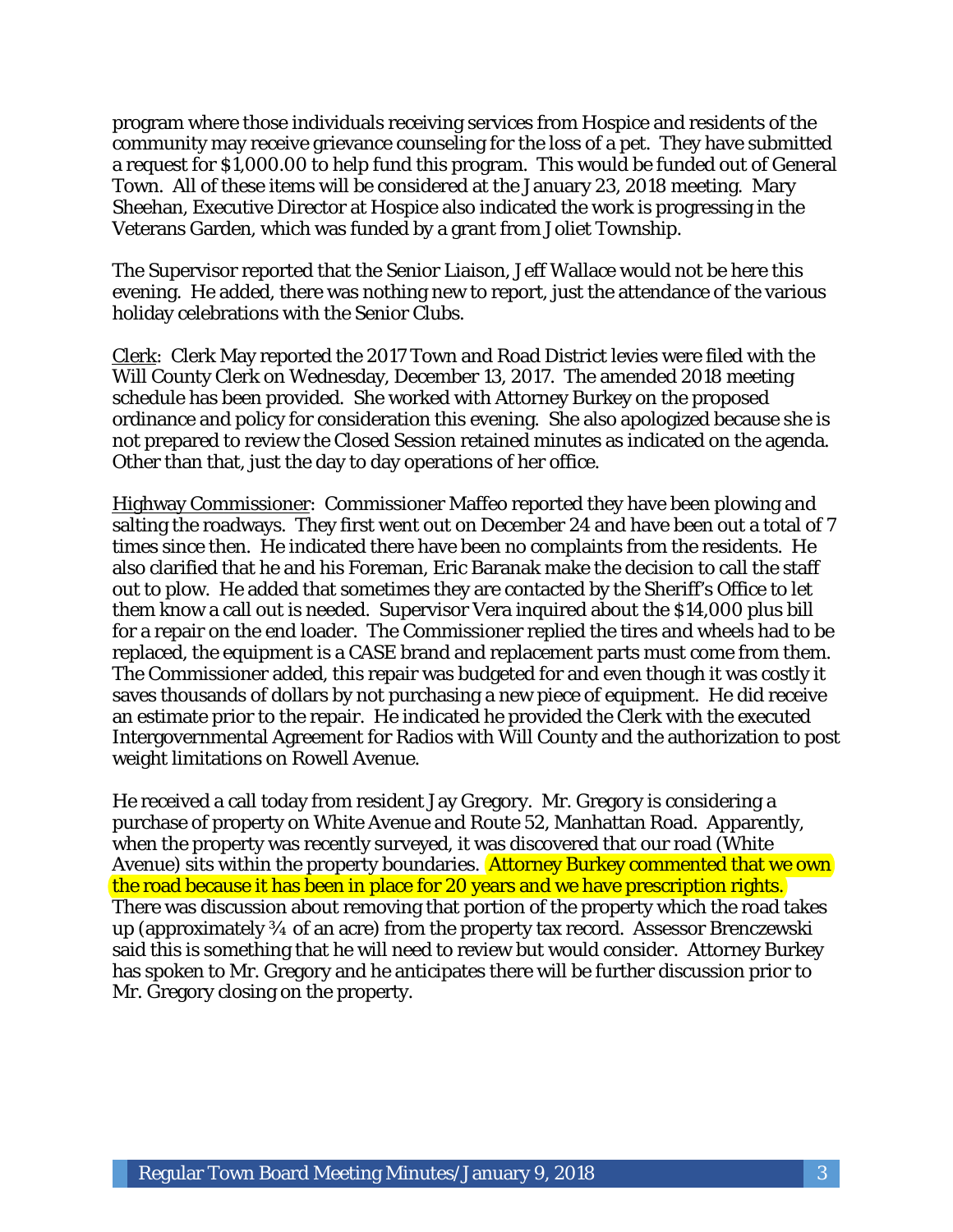Trustee Slattery asked the Commissioner if we are using any snow birds this year and the Commissioner replied, no, all of our staff reported for the snow removed. There is one snow bird available if the need arises.

The Commissioner concluded his report indicating other than that, just the day to day operation of his department.

Assessor: The Assessor indicated they received several phone calls about the new tax law, which prohibits the deduction of property taxes. People were asking can I pay in advance, etc. This kept his staff very busy over the holiday period. They continue to work on the Property Tax Appeal Board hearings. He and his Deputy Assessor, Dale Butella, are in the process of reviewing new software for assessing the residential and commercial properties. There was a discussion on the programs which other Assessors are using and if this is something that will need to be budgeted for next year. The Assessor indicated he would like to continue to use what he has for the next year but is certain what they currently have will need to be replaced after 2019. The Supervisor indicated this can be discussed when they meet to address budgetary needs for next year.

Attorney: No report other than already indicated.

Accountant: Accountant Witt reported the bank reconciliations for the month of December have been completed and are on the table available for review. She has updated the payroll records to reflect the correct deductions for unemployment, IMRF and insurance.

She has now completed the work on the consolidation of the bank accounts, as of today, all funds are with First Midwest Bank and a small portion is still with Illinois Funds. She reminded the Board that First Midwest Bank matched the rates of the Illinois Funds which today was at 1.289%. Supervisor Vera commented the staff and the bank President at First Midwest were very helpful and thanked us for the use of their financial institution. Supervisor Vera thanked Accountant Witt for her outstanding efforts in working on the consolidation of our funds into one bank.

Trustee Slattery asked if new W4's will be issued to the employees and the Accountant replied not yet. These requests don't generally come in until after the employees file their tax returns. She also reported the IRS has reported that no program changes will be up until February.

Animal Control Center: Director Gimbel reported on the installation of the "Adoption Center" sign and the positive comments she has received. She is currently working on 4 animal cruelty cases with the City of Joliet and the Will County State's Attorney. There are some issues with each case which are being reviewed. She commented on the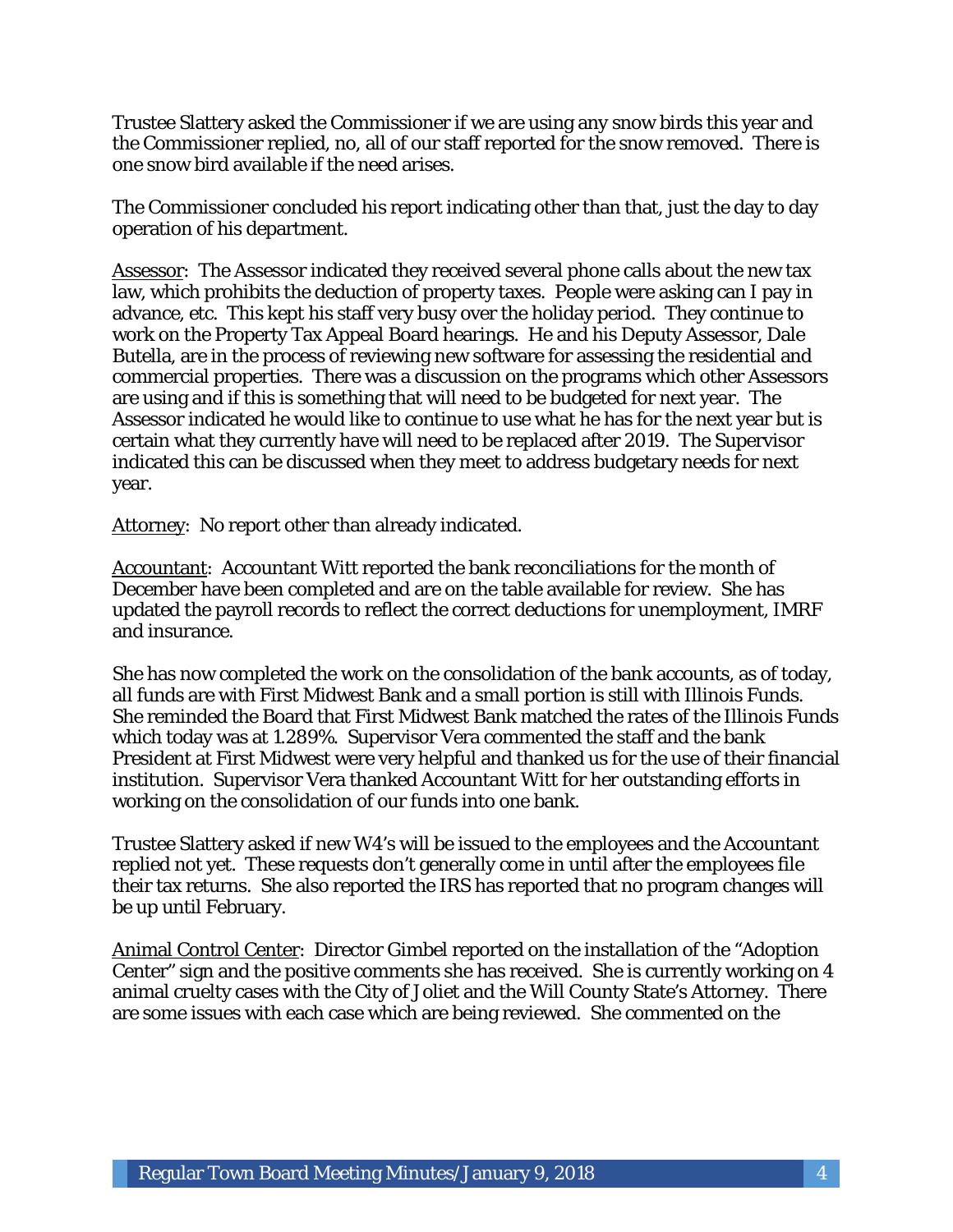December statistical report indicating it is all standard. She will be putting together a 5 year report so that the Board can review the program over the past 5 years. Other than that, just the day to day operations of her office.

**Receipts:** Trustee Slattery moved to deposit all funds into their proper accounts as presented for the period ending January 9, 2018. Seconded by Trustee Verdin. A voice vote was taken.4

**Expenditures:** The Supervisor presented the following invoices for Town Board approval for the period ending January 9, 2018:

| FUND                                                                                                                             | <b>EXPENDITURES</b> |
|----------------------------------------------------------------------------------------------------------------------------------|---------------------|
| <b>General Town</b><br><b>Motion: Trustee Slattery</b><br><b>Second: Trustee Gavin</b><br>Roll Call: Ayes 5, Nays 0 <sup>5</sup> | \$107,152.64        |
| <b>General Assistance</b><br><b>Motion: Trustee Gavin</b><br>Second: Trustee Verdin<br>Roll Call: Ayes 5, Nays 0 <sup>6</sup>    | \$20,263.51         |
| Road and Bridge<br><b>Motion: Trustee Verdin</b><br><b>Second: Trustee Hertzmann</b><br>Roll Call: Ayes 5, Nays 07               | \$80,781.26         |
| <b>Animal Control</b><br><b>Motion: Trustee Slattery</b><br><b>Second: Trustee Gavin</b><br>Roll Call: Ayes 5, Nays 08           | \$47,036.58         |
| <b>Senior Fund</b><br><b>Motion: Trustee Slattery</b><br><b>Second: Trustee Gavin</b><br>Roll Call: Ayes 5, Nays 09              | \$428.71            |

Certifications for all funds were passed unanimously.

I

<sup>4</sup> The motion carried

<sup>5</sup> Roll Call Ayes (5) Trustees Slattery, Gavin, Verdin, Hertzmann and Supervisor Vera

<sup>6</sup> Roll Call Ayes (5) Trustees Slattery, Gavin, Verdin, Hertzmann and Supervisor Vera

<sup>7</sup> Roll Call Ayes (5) Trustees Slattery, Gavin, Verdin, Hertzmann and Supervisor Vera

<sup>8</sup> Roll Call Ayes (5) Trustees Slattery, Gavin, Verdin, Hertzmann and Supervisor Vera

<sup>9</sup> Roll Call Ayes (5) Trustees Slattery, Gavin, Verdin, Hertzmann and Supervisor Vera